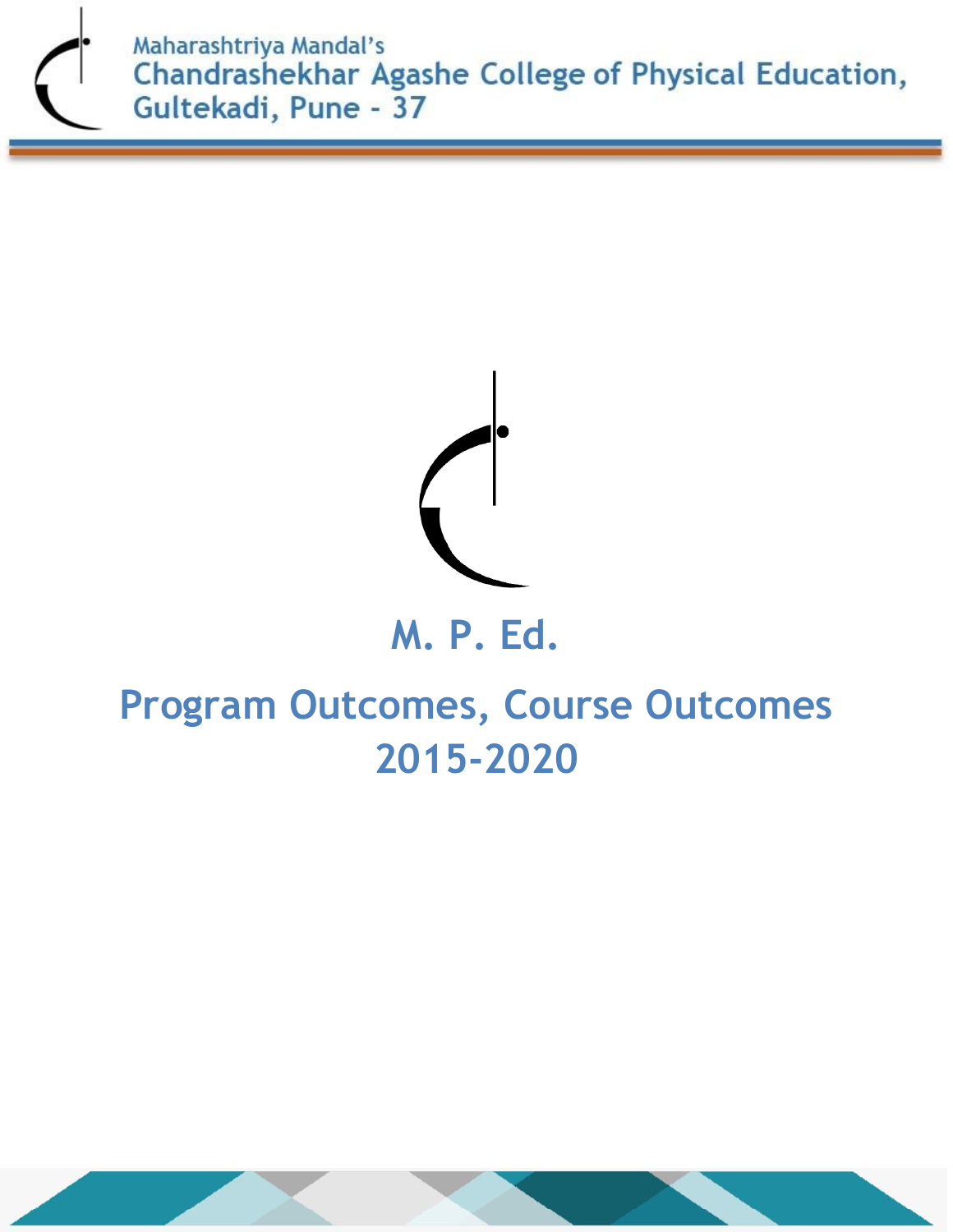### **M. P. Ed. Program Outcomes, Course Outcomes (2015-2020)**

| Course<br><b>Outcomes</b> | <b>Program Outcomes</b> |                 |                 |                 |                 |                 |                 |                 |  |
|---------------------------|-------------------------|-----------------|-----------------|-----------------|-----------------|-----------------|-----------------|-----------------|--|
|                           | PO <sub>1</sub>         | PO <sub>2</sub> | PO <sub>3</sub> | PO <sub>4</sub> | PO <sub>5</sub> | PO <sub>6</sub> | PO <sub>7</sub> | PO <sub>8</sub> |  |
| CO 101                    |                         |                 |                 |                 |                 |                 |                 |                 |  |
| CO 102                    |                         |                 |                 |                 |                 |                 |                 |                 |  |
| CO 103                    |                         |                 |                 |                 |                 |                 |                 |                 |  |
| CO 104                    |                         |                 |                 |                 |                 |                 |                 |                 |  |
| CO 105                    |                         |                 |                 |                 |                 |                 |                 |                 |  |
| CO 201                    |                         |                 |                 |                 |                 |                 |                 |                 |  |
| CO 202                    |                         |                 |                 |                 |                 |                 |                 |                 |  |
| CO 203                    |                         |                 |                 |                 |                 |                 |                 |                 |  |
| CO 204                    |                         |                 |                 |                 |                 |                 |                 |                 |  |
| CO205                     |                         |                 |                 |                 |                 |                 |                 |                 |  |
| CO301                     |                         |                 |                 |                 |                 |                 |                 |                 |  |
| CO302                     |                         |                 |                 |                 |                 |                 |                 |                 |  |
| CO303                     |                         |                 |                 |                 |                 |                 |                 |                 |  |
| CO304                     |                         |                 |                 |                 |                 |                 |                 |                 |  |

#### **Mapping Program outcomes with course outcomes**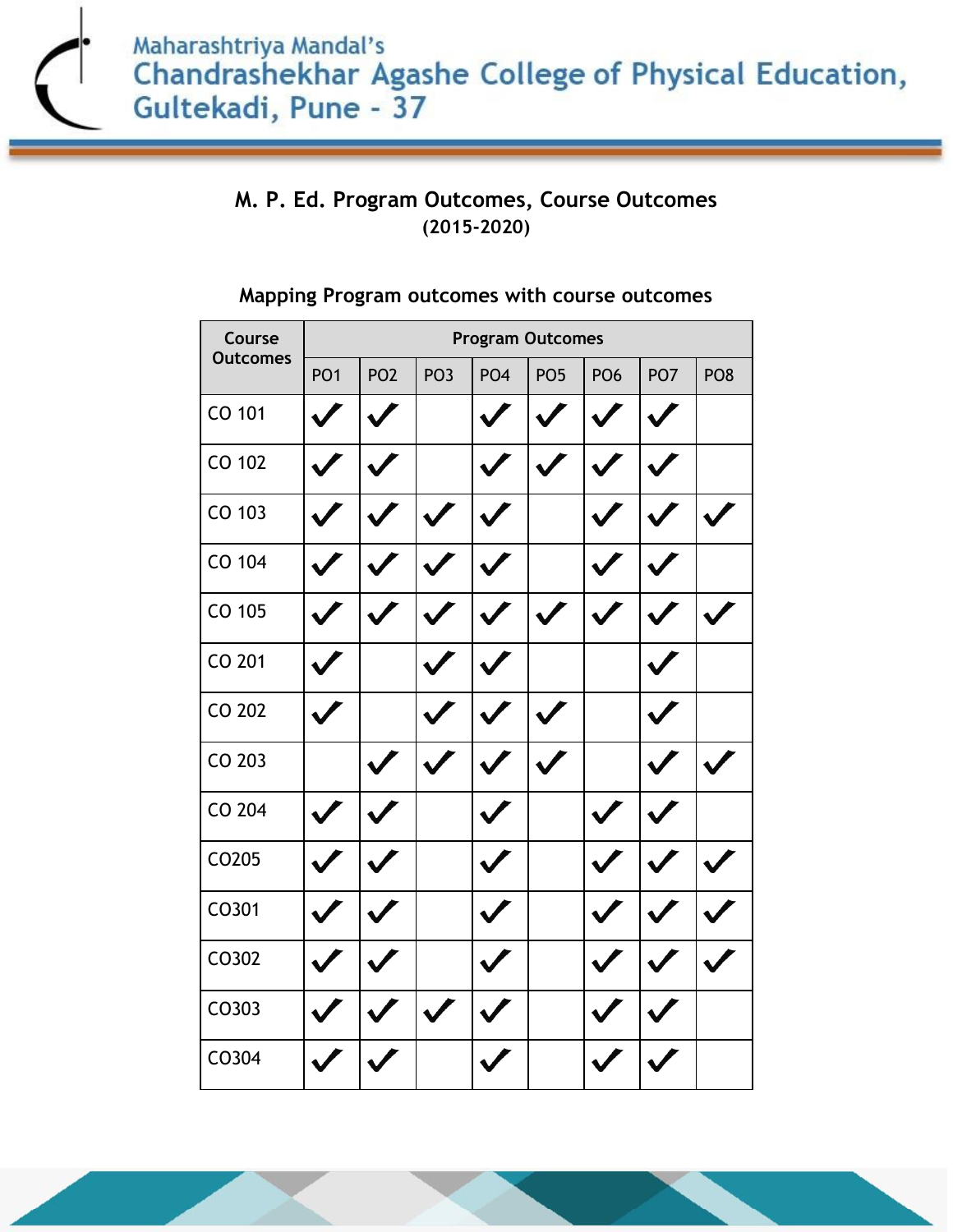Maharashtriya Mandal's<br>Chandrashekhar Agashe College of Physical Education, Gultekadi, Pune - 37

| Course<br><b>Outcomes</b> | <b>Program Outcomes</b> |                 |                 |                 |                 |                 |                 |                 |  |
|---------------------------|-------------------------|-----------------|-----------------|-----------------|-----------------|-----------------|-----------------|-----------------|--|
|                           | PO <sub>1</sub>         | PO <sub>2</sub> | PO <sub>3</sub> | PO <sub>4</sub> | PO <sub>5</sub> | PO <sub>6</sub> | PO <sub>7</sub> | PO <sub>8</sub> |  |
| CO305                     |                         |                 |                 |                 |                 |                 |                 |                 |  |
| CO306                     |                         |                 |                 |                 |                 |                 |                 |                 |  |
| CO307                     |                         |                 |                 |                 |                 |                 |                 |                 |  |
| CO308                     |                         |                 |                 |                 |                 |                 |                 |                 |  |
| CO401                     |                         |                 |                 |                 |                 |                 |                 |                 |  |
| CO402                     |                         |                 |                 |                 |                 |                 |                 |                 |  |
| CO403                     |                         |                 |                 |                 |                 |                 |                 |                 |  |
| CO404                     |                         |                 |                 |                 |                 |                 |                 |                 |  |
| CO405                     |                         |                 |                 |                 |                 |                 |                 |                 |  |
| CO406                     |                         |                 |                 |                 |                 |                 |                 |                 |  |
| CO407                     |                         |                 |                 |                 |                 |                 |                 |                 |  |
| CO408                     |                         |                 |                 |                 |                 |                 |                 |                 |  |
| CO409                     |                         |                 |                 |                 |                 |                 |                 |                 |  |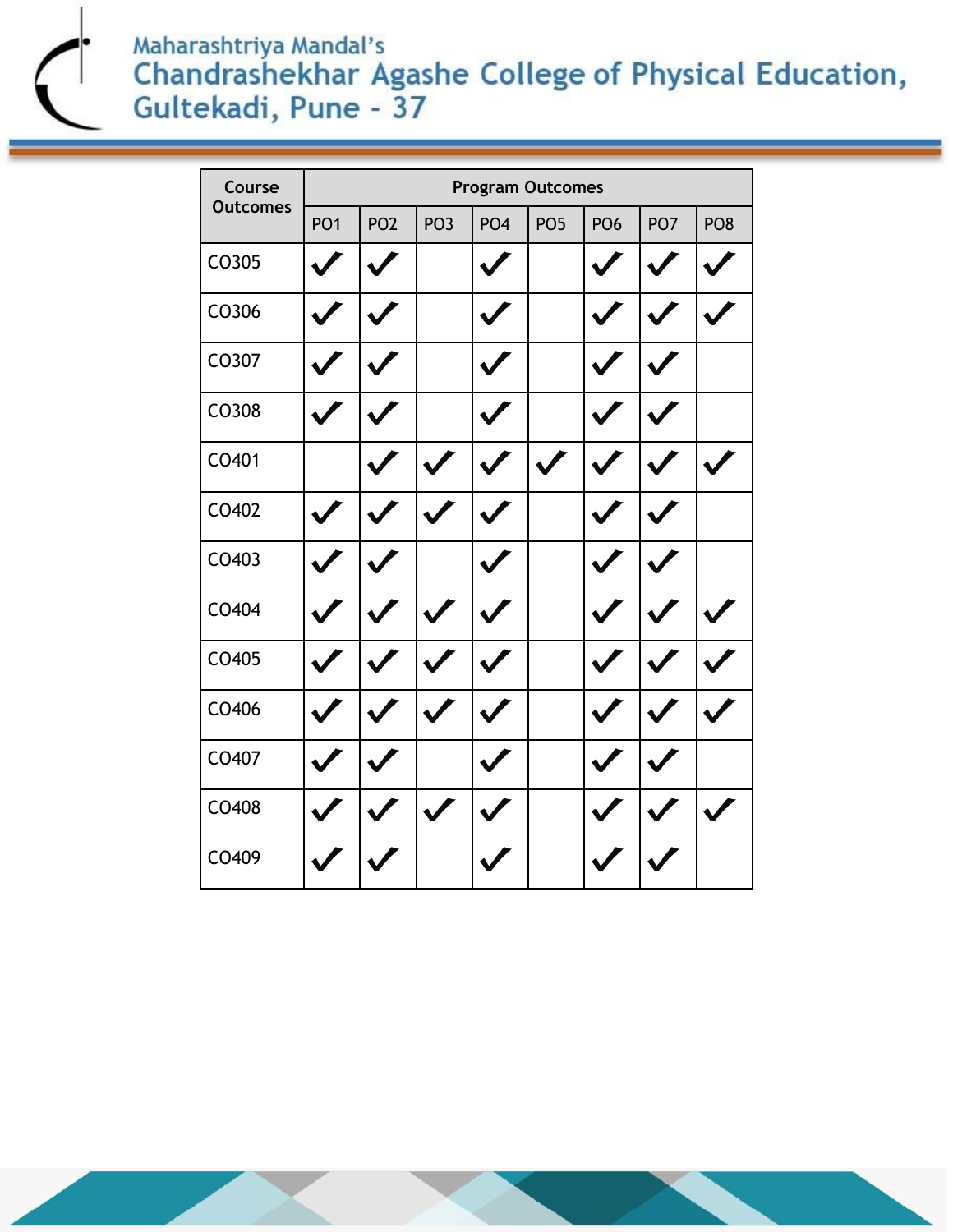| PO <sub>1</sub> | Build understanding and perspective of concepts, theories, ideas and practices<br>in various areas of Physical Education and sports sciences                         |  |  |  |  |
|-----------------|----------------------------------------------------------------------------------------------------------------------------------------------------------------------|--|--|--|--|
| PO <sub>2</sub> | To become creative self-expressive and continue their pursuit towards<br>professional development                                                                    |  |  |  |  |
| PO <sub>3</sub> | Demonstrate a degree of mastery in knowledge, competencies and skills over<br>the area as per the specialization of the program.                                     |  |  |  |  |
| PO <sub>4</sub> | Develop reasoning and demonstrate the rational, analytical and critical<br>thinking skills in functioning, problem solving, issues relating to the field             |  |  |  |  |
| PO <sub>5</sub> | Develop and demonstrate research skills, data analysis abilities and capacity<br>to visualize, conduct and present research.                                         |  |  |  |  |
| PO <sub>6</sub> | Be sensitive about emerging issues in Physical Education & sports.                                                                                                   |  |  |  |  |
| PO <sub>7</sub> | Involve in knowledge creation, knowledge dissemination, research and<br>innovative educational practices related to different stakeholders in physical<br>education. |  |  |  |  |
| PO <sub>8</sub> | Apply the knowledge of management in academic planning, event<br>organization, decision making and resource management according to<br>predetermined goals.          |  |  |  |  |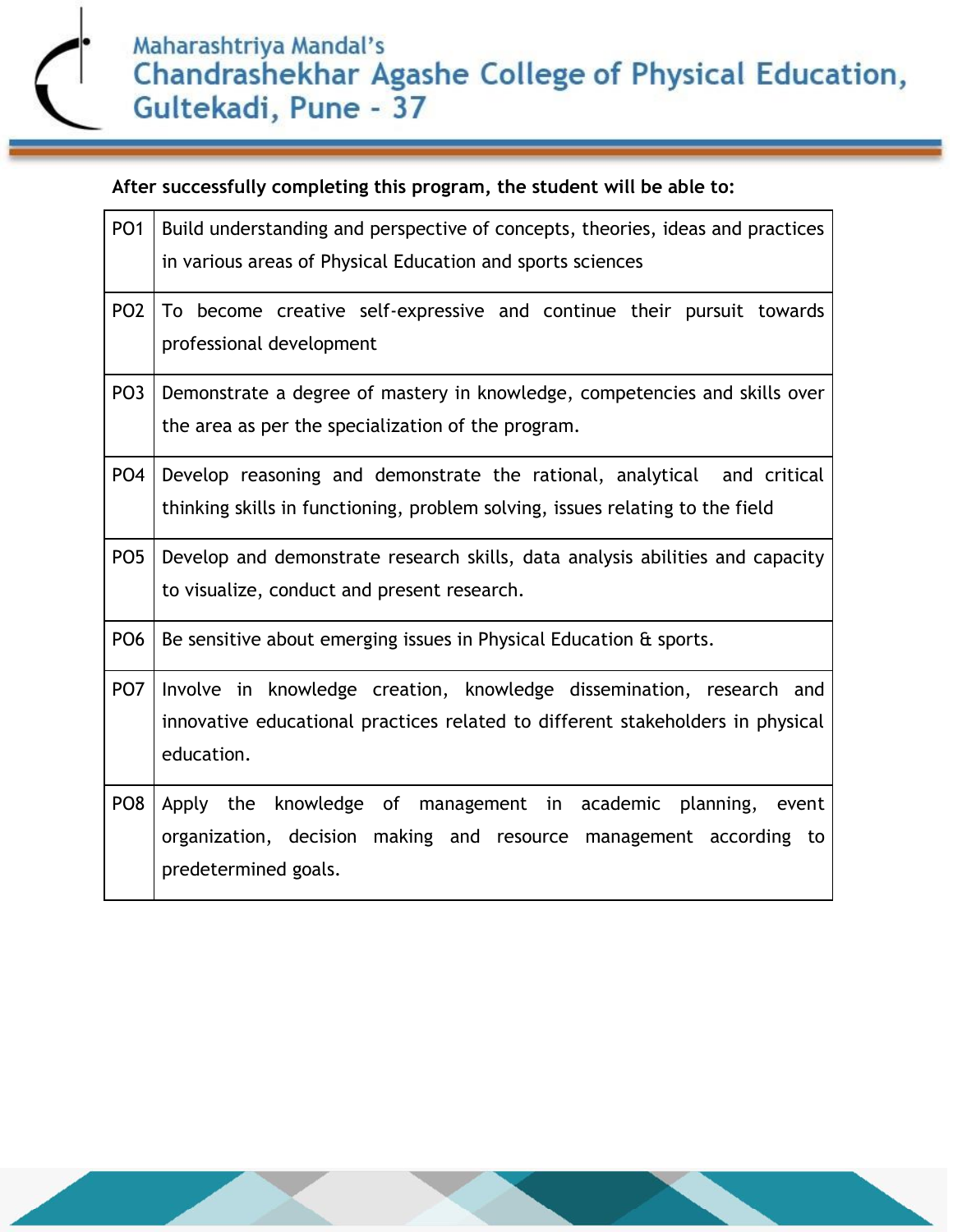#### **Course 101 Fitness Conditioning**

#### **After successfully completing this course, the student will be able to:**

- 1. Demonstrate and compare various types of endurance training and factors affecting endurance training
- 2. Able to design speed training program and explain the how to develop speed
- 3. Demonstrate and compare about agility training and factors affecting agility
- 4. Know about Plyometrics training, S.A.Q. drills and complex training and arrange sessions on it

#### **Course 102 Research in Physical Education**

#### **After successfully completing this course, the student will be able to:**

- 1. Demonstrate the understanding of nature, methods and area of research in physical education and sports
- 2. Classify literature resources and citation them properly using APA style
- 3. Compare and contrast between types and methods of research in physical education and sports
- 4. Plan a research problem for a small research project
- 5. Identify and justify appropriate data collection tool to be used in the research

#### **Course 103: Science of Sports Training**

- 1. Apply scientific sports training process & principles.
- 2. Develop scientific attitudes and necessary skills to designing sports training programs.
- 3. Devise training program for athletes engaged in different sports activities
- 4. Set up one's own enterprise to provide fitness and sports related needs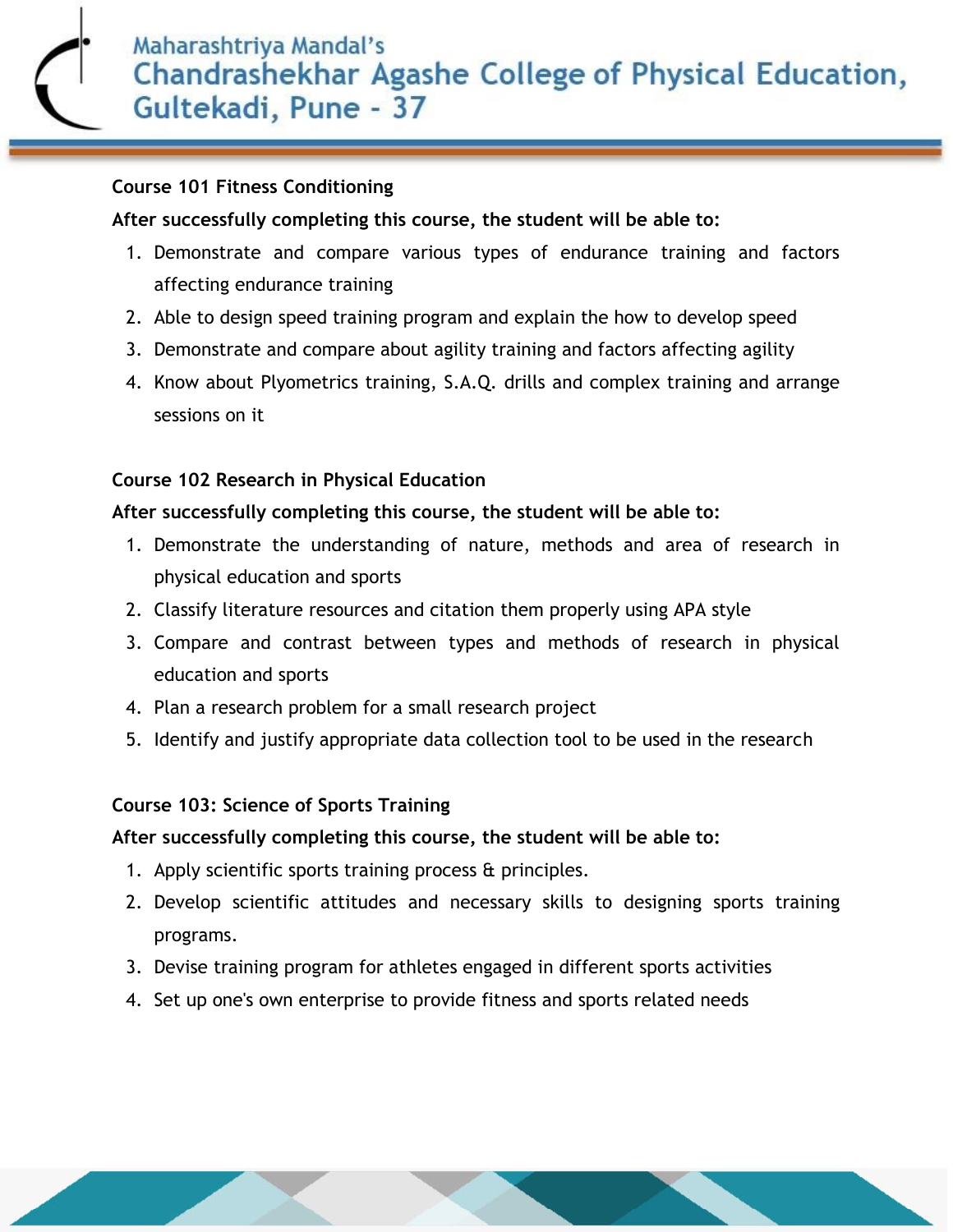#### **Course 104: Biomechanics**

#### **After successfully completing this course, the student will be able to:**

- 1. Explain with examples applications of biomechanics in sports performance
- 2. Justify the role of biomechanical concepts in sport and exercise.
- 3. Demonstrate an understanding of kinematics and kinetics in human movement.
- 4. Evaluate movement and estimate force on human structures during exercise and sports.
- 5. Explain analysis of sports movements using various biomechanical tools.

#### **Course 105: Measurement & Evaluation in PE & Sports**

#### **After successfully completing this course, the student will be able to:**

- 1. Understand the basic concepts and process of evaluation
- 2. Compare different evaluation tools
- 3. Select appropriate Evaluation tool's according to purpose and age groups
- 4. Construct knowledge tests or questionnaire
- 5. Calculate validity, reliability and objectivity of tool developed
- 6. Asses human performance related to physical fitness and sports skills

#### **Course 201: Measurement & Evaluation (Practical)**

#### **After successfully completing this course, the student will be able to:**

- 1. Understand various measurement techniques of fitness and sports skill
- 2. Perform different anthropometric measurements accurately
- 3. Select appropriate tests of measurement according to purpose
- 4. Administer various measurement procedures of fitness and sports skill accurately

#### **Course 202: Yoga (Practical)**

- 1. Student will be able to perform various asanas at a basic level
- 2. Teach /Instruct on how to perform various asanas/kriyas/bandhas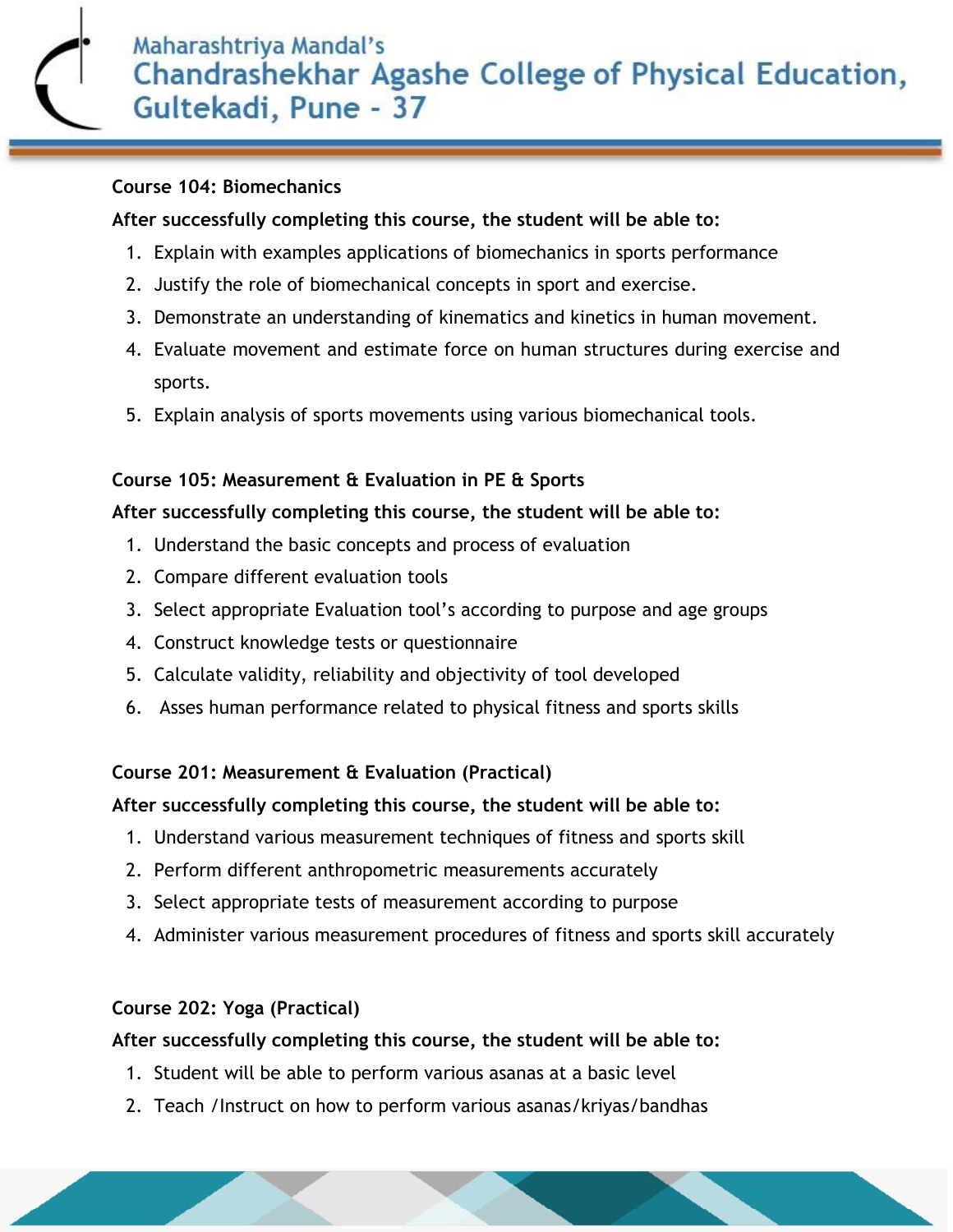- 3. Understand the methods of Pranayama, Bandhas, Mudras and Kriyas
- 4. Perform few of the above techniques
- 5. Assess postures in Yogasanas

#### **Course 203: Research & Statistics**

#### **After successfully completing this course, the student will be able to:**

- 1. Understand the concept, need and importance of statistics
- 2. Explain basics of parametric & non-parametric statistical tools for analyzing different types of data
- 3. Acquire the skill of interpretation of research data
- 4. Use the statistical software and MS Excel for statistical operations
- 5. Interpret and make inferences based on the statistical operations
- 6. Know the format of Research Report

#### **Course 204: Exercise Physiology**

- 1. Demonstrate Understanding and explain physiological effect of Exercise on different systems and/or on the body as a whole.
- 2. Understand bioenergetics and recognize the role of energy systems in sports activities.
- 3. Demonstrate the ability to use the role of nutrition  $\hat{a}$  its relevance in energy production.
- 4. Explains the concept of training at high altitude in relation to the physiological aspects
- 5. Explains the concept of exercise in hot and cold environments in relation to the physiological aspects
- 6. Measure Energy expenditure at rest and during exercise.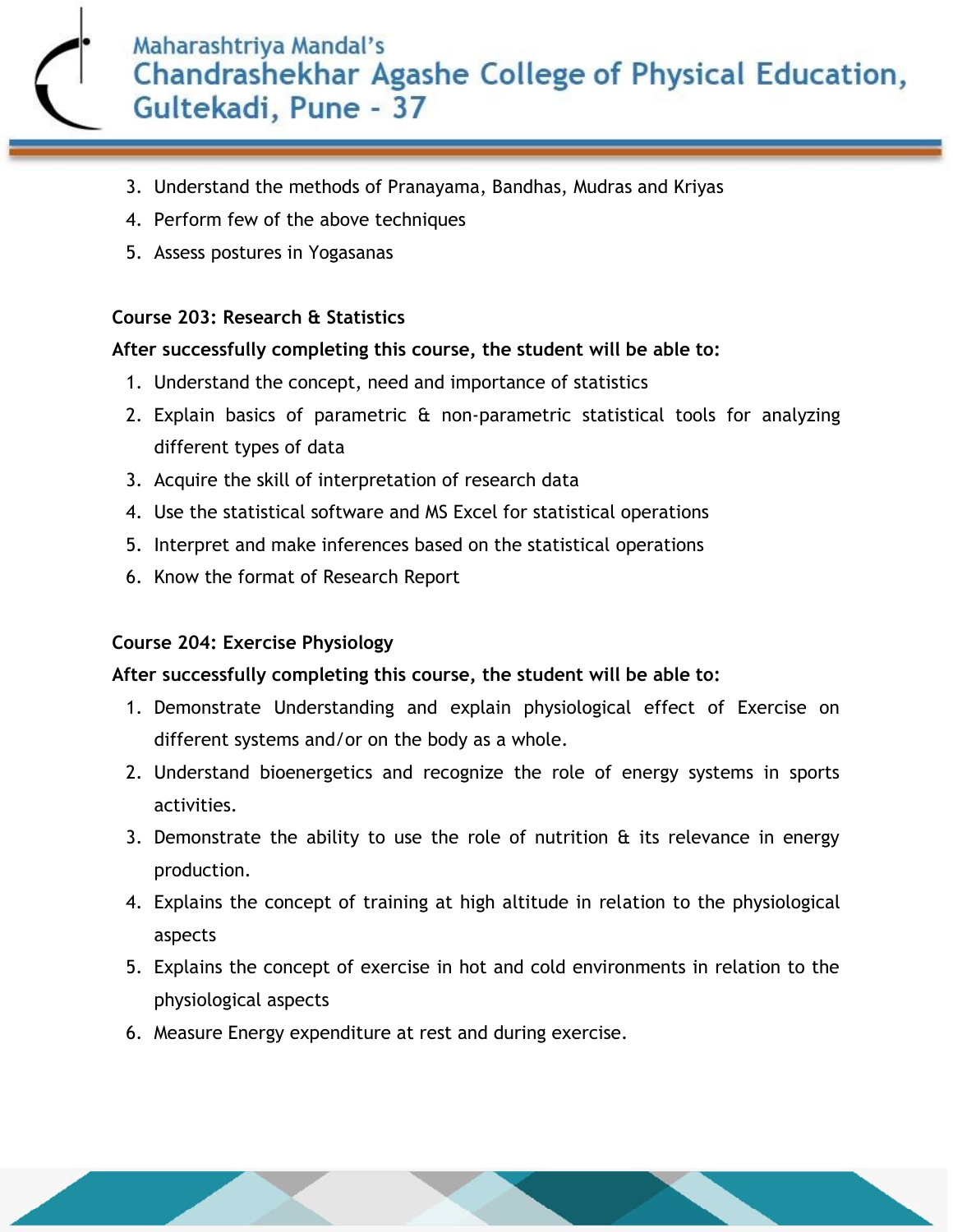#### **Course 205: Yoga Science**

#### **After successfully completing this course, the student will be able to:**

- 1. Understand the foundation of Yoga
- 2. Relate the traditional yogic practices flourishing of life
- 3. Evaluate the role of Yoga in mental health
- 4. Reason scientifically about asanas, kriyas, mudras, yogic practices

#### **Course 301 Course Related Practical Work (Practical)**

#### **After successfully completing this course, the student will be able to:**

- 1. Demonstrate the understanding of use of technology for teaching-learning process (use of Google drive, video and effective PPT)
- 2. Create questionnaire related to attributes of Sports Psychology and administer them on Players.
- 3. Identify caloric values of various food products
- 4. Design fitness programs and implement it on subjects.
- 5. Evaluate the programs and modify them to fulfil the desired objectives.

#### **Course 302 Sports Management**

- 1. Compare and analyze prevailing sports industry/ business in India and abroad.
- 2. Review the existing sports finance sector.
- 3. Recognize the importance of sponsorships, marketing, public relations and communication for the sports sector.
- 4. Differentiate the organizational structure of sports at government, national sports federations and private sector.
- 5. Apply their managerial skills to operate any sports club.
- 6. Design sports facilities.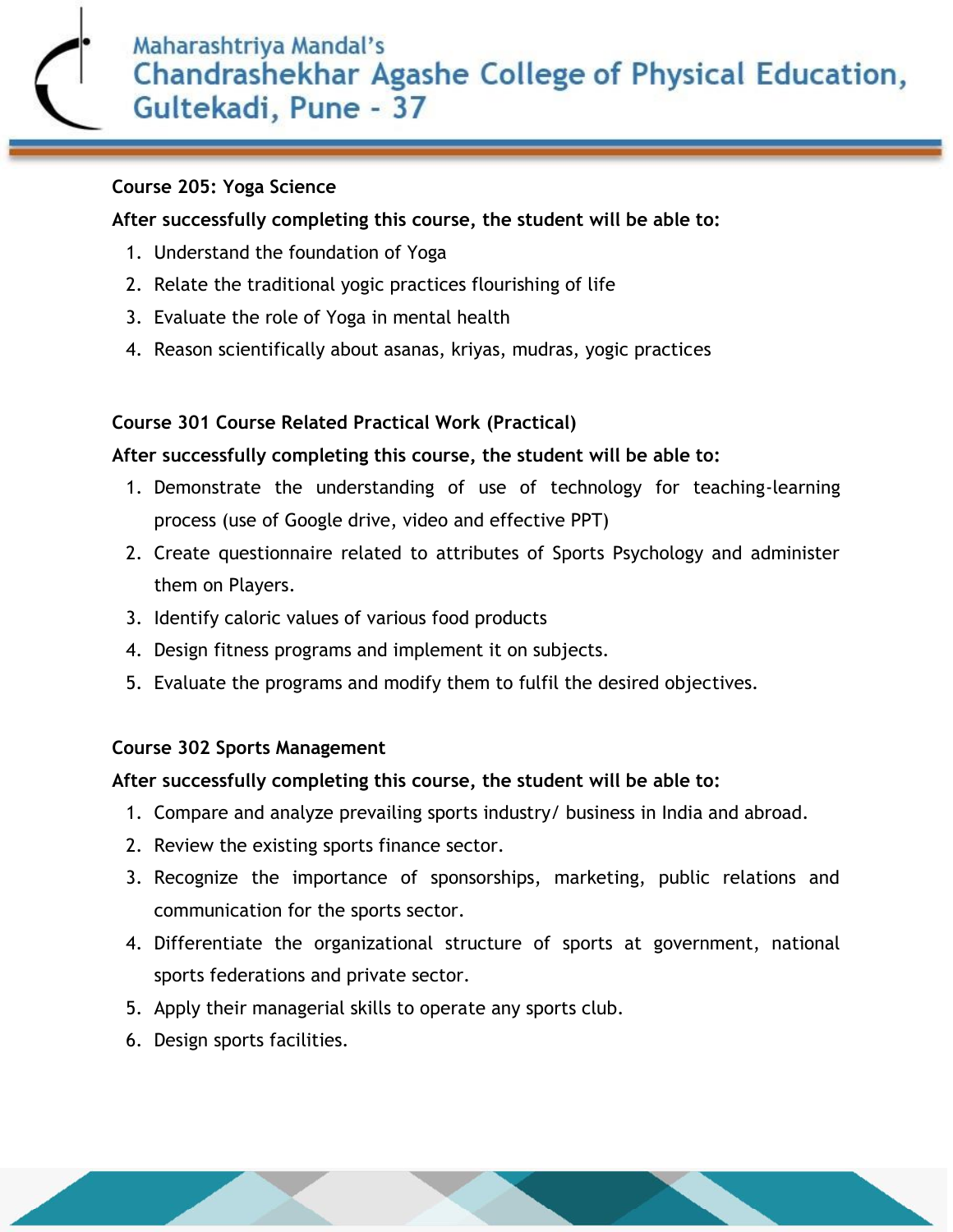#### **Course 303: Sports Psychology**

#### **After successfully completing this course, the student will be able to:**

- 1. Describe meaning, nature and scope of sports Psychology.
- 2. Relate the role of sports psychology in Sports performance.
- 3. Use various techniques & methods to evaluate various psychological parameters
- 4. Prepare and present psychological profiles of sportsmen.
- 5. Construct assessment tools for different aspects of Sports Psychology.

#### **Course 304: Sports Nutrition**

#### **After successfully completing this course, the student will be able to:**

- 1. Explain how science and technology affects sports nutrition.
- 2. Classify nutritional and eating disorders and its effects on health and sports performance.
- 3. Discus energy system with reference to intensity of exercise and type of sport.
- 4. Classify different types of carbs, fats, proteins, and understand their functions.
- 5. Assess dietary intake of an individual.
- 6. Justify fluid intake in diet and sports activities.
- 7. Plan diet with respect to endurance sport, team sport, and power sport.

#### **Course 305 Health Education**

- 1. Discuss about objectives of health education & School health program
- 2. Differentiate the concept, importance & determinants of health
- 3. Demonstrate understanding of malnutrition and nutritional disorders
- 4. Demonstrate correct postural habits of basic movements so as to avoid postural defects and physical deformities due to occupation
- 5. Demonstrate hygiene practice in society for avoiding communicable diseases
- 6. Discuss preventive measures for various diseases & STD's
- 7. Introduce different energy loading procedures and competition related diet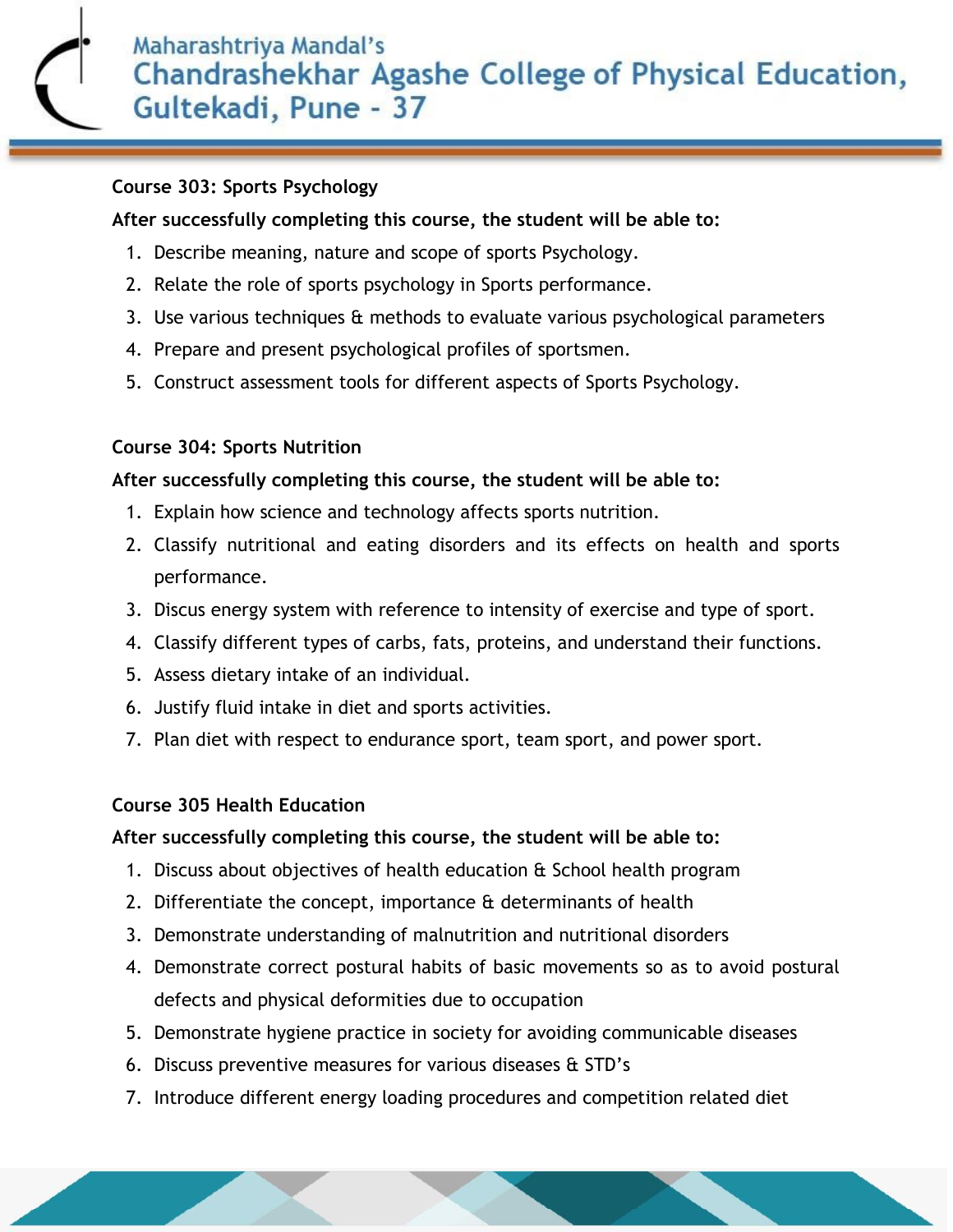#### **Course 306 Pedagogy of Physical Education**

#### **After successfully completing this course, the student will be able to:**

- 1. Develop plan for systematic improvement in teaching Physical Education
- 2. Assess teaching episodes using systematic assessment tools
- 3. Develop units of instructions systematically using generic & innovative teaching approaches
- 4. Evolve professional development strategies for own

#### **Course 307 Value of environmental Physical Education**

#### **After successfully completing this course, the student will be able to:**

- 1. Demonstrate an understanding of values, morals, value system & religion related aspects
- 2. Develop a value system based on criteria such as consistency, commitment
- 3. Demonstrate an awareness of environment related issues & practices
- 4. Expiry eco-friendly practices in usage of natural & man made resources

#### **Course 308 Education Technology in Physical Education**

- 1. Demonstrate basic understanding of various forms of technology & its transactional usage.
- 2. Identify and utilize appropriate technology for effective communication
- 3. Justify the use of AV media  $\theta$  technology in Physical Education
- 4. Explain the recent innovations in ET & its impact with reference to Physical **Education**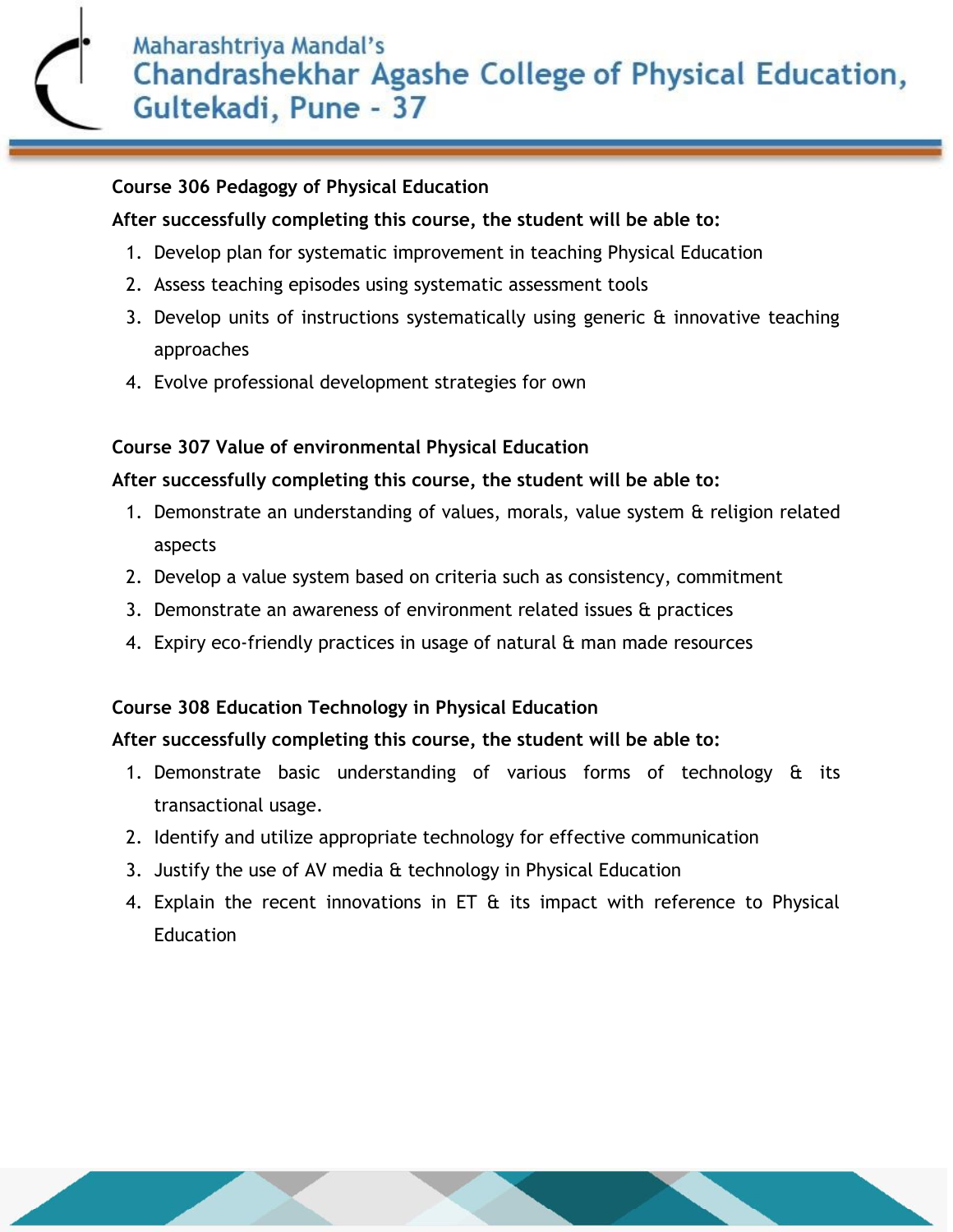#### **Course 401 Research Dissertation**

#### **After successfully completing this course, the student will be able to:**

- 1. Develop the Research attitude
- 2. Develop and administer the tools for data collection
- 3. Organize and present research work
- 4. Write and present the research report as per guidelines
- 5. Write research paper and abstract
- 6. Apply the academic writing skills cultivating into scientific papers/ research article
- 7. Understand and use the referencing style, typography rules

#### **Course 402 Specialization (Practical)**

#### **After successfully completing this course, the student will be able to:**

- 1. Demonstrate an understanding of teaching of selected sports  $\hat{a}$  its performance & officiating
- 2. Perform various basic & advanced skills and devise strategies
- 3. Create a coaching plan for different levels  $\alpha$  players  $\alpha$  durations
- 4. Analyze individual & team performance & devise game plan
- 5. Develop scientific fitness & skill development plans

#### **Course 403 Professional Preparation**

- 1. Understand the foundation of the profession and its criteria in the field of physical education.
- 2. Differentiate and identify career opportunities in the field of sports, physical education and can choose their own professional career.
- 3. Acquire the necessary skills required to survive and thrive in the workplace conditions.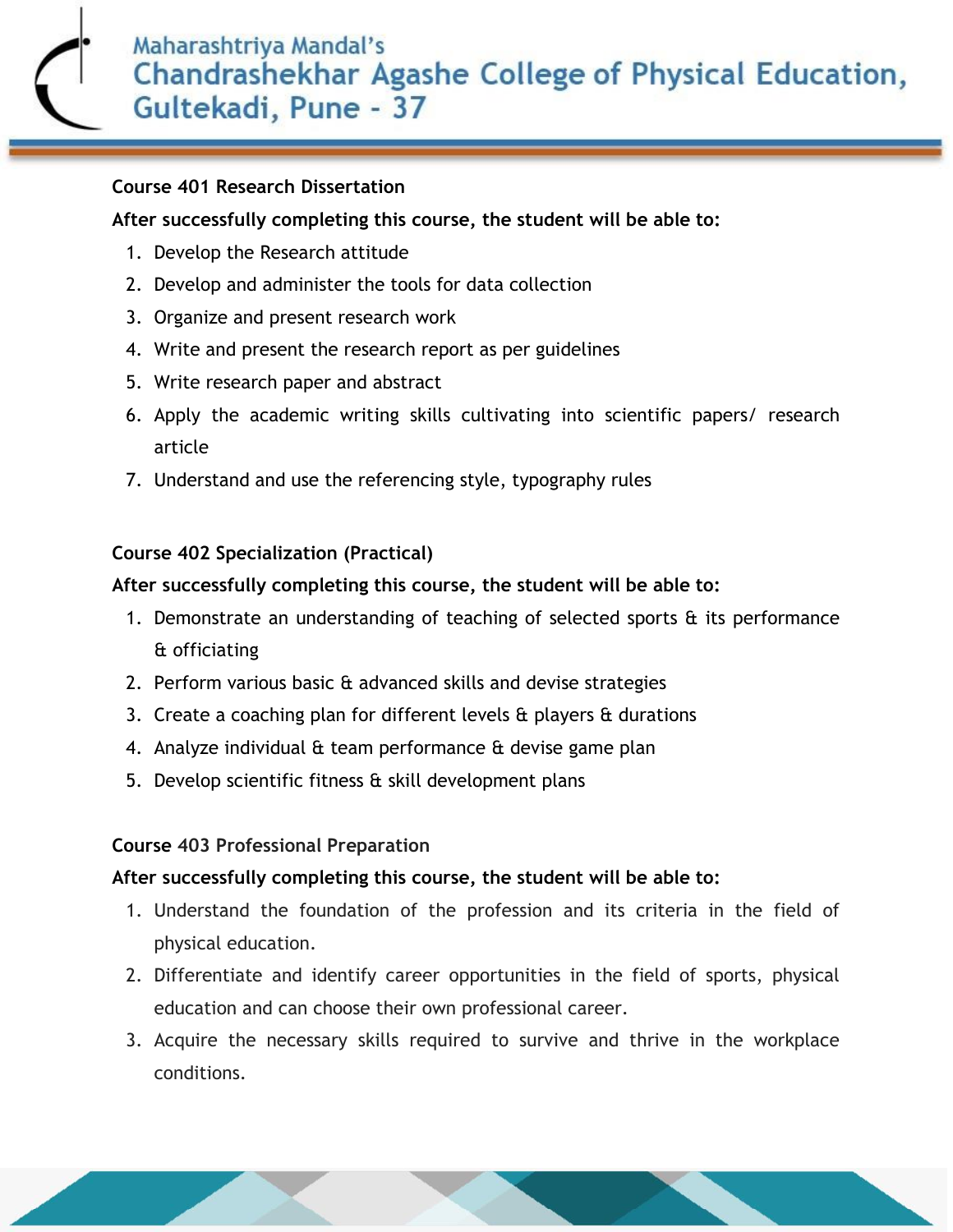- 4. Keep themselves upgraded with the latest knowledge and skills as per the requirement of their job profile.
- 5. Design curriculum according to their work setting.

#### **Course 404: Sports Medicine**

#### **After successfully completing this course, the student will be able to:**

- 1. Explains the meaning of sports medicine and its application in physical education and sports.
- 2. Justify the role of different stakeholders for enhancing performance of a sports person.
- 3. Classify doping in sports and explain its ill effects.
- 4. Classify different types of sports injuries, understand its first aid and plan a rehabilitation program for sports injuries.
- 5. Recommend modalities for treatment of sports injuries.
- 6. Explains problems related to inactivity and suggests its management.

#### **Course 405 Health and Fitness Management**

- 1. Understand the dimensions of wellness.
- 2. Design a personalized fitness program.
- 3. Suggest FITT as per resistance training program Goal.
- 4. Design exercise plans for healthy population based on scientific guideline
- 5. Express the duties, responsibility, legal aspect of fitness conditioner.
- 6. Recommended FITT protocol for resistance training program
- 7. Differentiate sports specific conditioning programs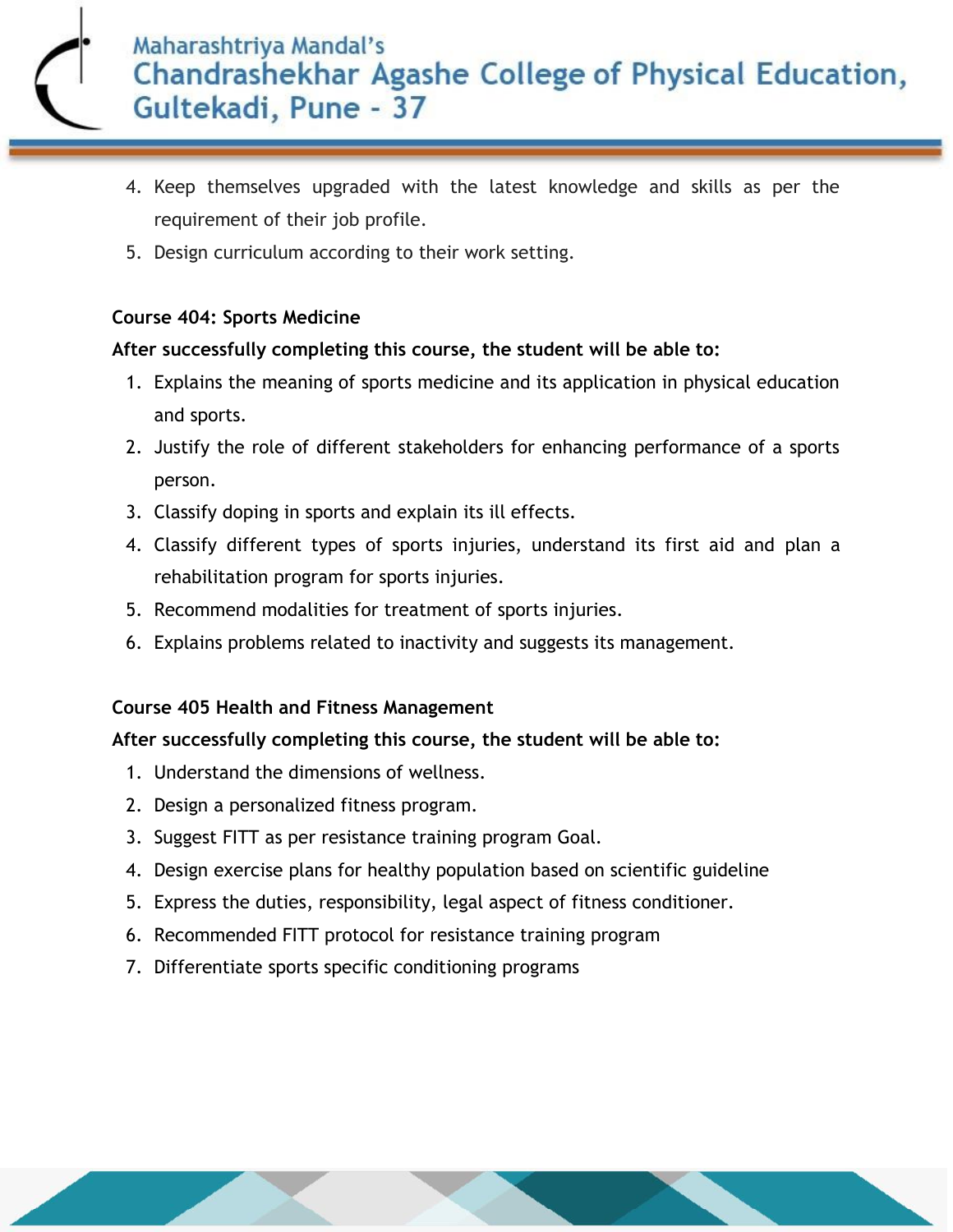#### **Course 406 Adapted Physical Education**

#### **After successfully completing this course, the student will be able to:**

- 1. Understand the need, importance & foundational aspects of Adapted Physical **Education**
- 2. Demonstrate an understanding of various classes of disabilities & its nature
- 3. Comprehend the process of development of an individual
- 4. Devise instructional strategies for teaching Physical Education to children with special needs
- 5. Design appropriate activities & lesson plans IEPs for special children

### **Course 407 Sports Journalism & Mass media Communication Technology After successfully completing this course, the student will be able to:**

- 1. Demonstrate an understanding of basic aspects of Journalism
- 2. Understand the structure of a sports bulletin, classify types  $\alpha$  compile a bulletin
- 3. Explain a role of Mass media in advertising & promotion of sports
- 4. Prepare an event, news report or a press note of sporting event

#### **Course 408 Recreation & Leisure time management**

- 1. Understand the fundamental principles of theories of play & recreation
- 2. Demonstrate an understanding of a role leisure & recreation, use intervention techniques & its impact on human development
- 3. Search, develop & assess recreational sports programs & streamline its administration
- 4. Conduct & organize recreational & leisure program for persons of different age groups & abilities